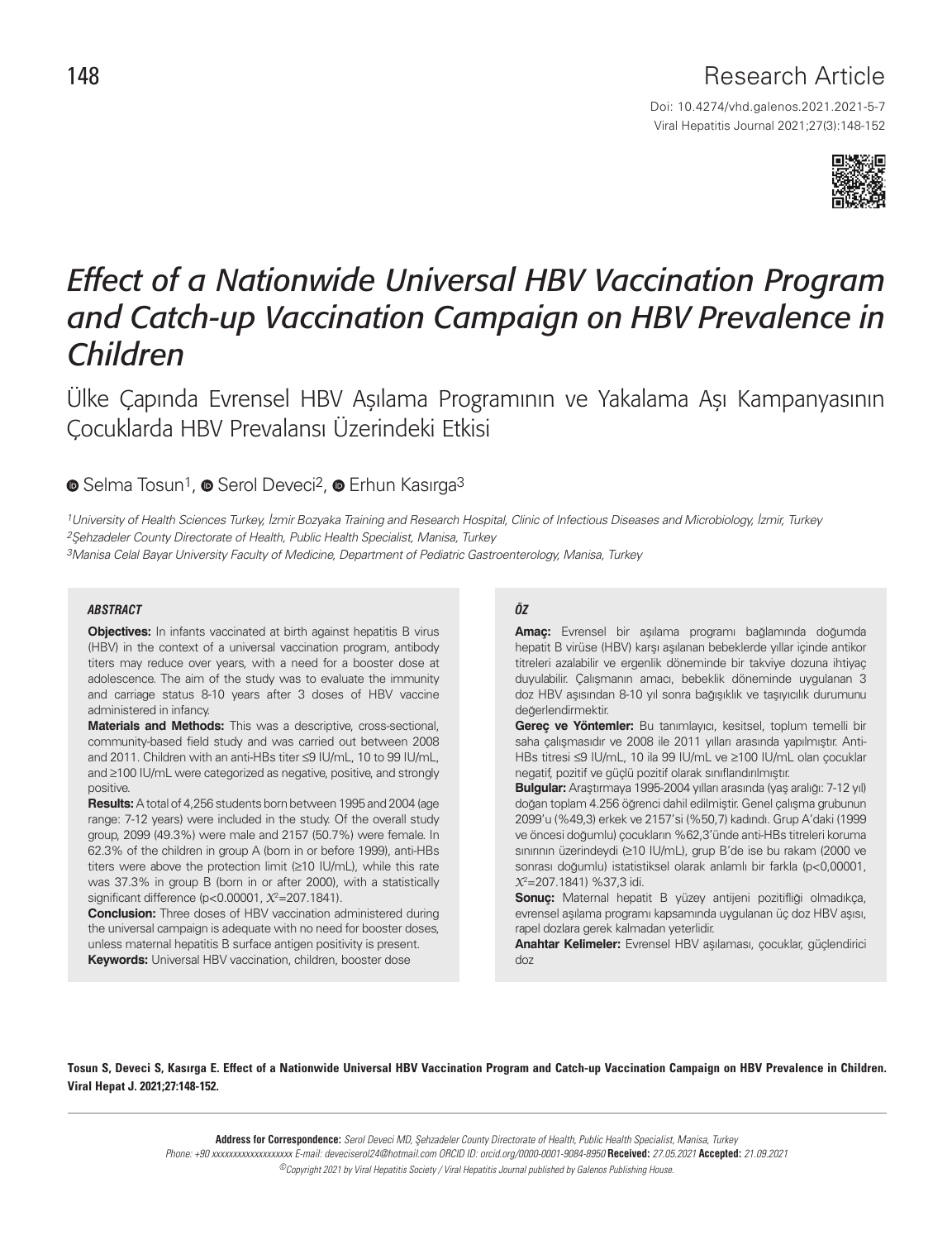#### **Introduction**

Despite the decrease in the prevalence of hepatitis B virus (HBV) infection due to widespread protection and effective vaccination programs, it remains a significant global public health problem. There are an estimated 250-260 million cases of chronic HBV cases worldwide, and based on a 2015 review, nearly 887 thousand deaths have been recorded due to HBV related disease/ complications (1). Since early exposure to HBV is associated with very high rates of chronicity, a recommendation has been made to administer vaccination to all infants starting from birth (2,3). The primary target of a universal HBV vaccination program is to prevent exposure to the virus. Since 1990, universal HBV vaccination has been successfully undertaken, with a worldwide coverage rate of 84% for 3 doses as of 2015 (4).

Several studies have reported very successful outcomes regarding the efficiency of the universal hepatitis B vaccination. In the most successful example of Taiwan, the campaign had been initiated in 1988 with the vaccination of newborns, with a nationwide coverage achieved in 1992. One study conducted 22 years after the initiation of the universal vaccination showed that the hepatitis B surface antigen (HBsAg) positivity rate declined from 5.6% during the pre-vaccination period to less than 1% after the program (5).

In our country, all newborns receive hepatitis B vaccination since 1998 in the context of the Turkish National Vaccination Program, like Thailand (6). Manisa in western Turkey which is located in, hepatitis B carrier in the Aegean Region is estimated 3:47 ratio %; shows mesoendemic propagation feature (7). Although previous studies from Turkey showed a decline in HBsAg positivity rates after the initiation of widespread vaccination program, this infection remains an important health problem in certain endemic regions (4,7). Again, following the initiation of universal HBV vaccination, the Ministry of Health initiated another HBV vaccination campaign involving 8<sup>th</sup> grade primary school students in 2005-2006 academic year as a transition to an adolescent vaccination program, with a subsequent 3-dose vaccination program (catch-up program) in 2007-2008 involving all primary school students between 3rd and 8<sup>th</sup> grades as well as high school students, as a coverage for inadequate or missing doses. During this campaign, a 3-dose HBV vaccination was repeated in primary school children born in or before 1999, assuming that there might have been cases who could not adhere to the program, had delayed vaccination, or had no vaccination at all during the nationwide HBV vaccination program initiated in 1998. Also, throughout the campaign, children born in 2000 and later did not receive repeated HBV vaccination.

This study was undertaken to assess the changes in HBV prevalence among children after initiation of the universal HBV vaccination from newborn, and to compare anti-HBs responses between those who never received additional vaccination after infancy and those who received repeated vaccination in the campaign.

#### **Materials and Methods**

This was a descriptive, cross-sectional, community-based field study. The target sample population consisted of primary school students in the provincial center of Manisa and Turgutlu district. The data on the current number of students was obtained from Provincial Education Center to determine the schools to be included in the study and to categorize study groups according to socioeconomic and cultural status (as high, intermediate, and low), with stratification based on the year of birth. Since primary education is compulsory in public schools and students are registered to schools based on address; schools are stratified in terms of socioeconomic level according to the region in which they are located. The population of the research was 25,871 students and the sample size consisted of 4,256 students.

The study protocol was approved by the Ethics Committee of İzmir Atatürk Training and Research Hospital (approval number: B41SM4350015-009/263, date: 21.09.2007) as well as the Ministry of Health. Verbal consent was obtained from the participants.

Anti-HBs as an indicator of immunity and HBsAg as an indicator of carriage are the main outcome measures of this study.

During school visits, total of 5 cc of blood sample was obtained from each participant, first to assess anti-HBs using micro-EIA method (Sorin, Italy), and then to further evaluate anti-HBc immunoglobulin G (IgG) and HBsAg in those with an anti-HBs of ≤9 IU/mL. Children with an anti-HBs titer ≤9 IU/mL, 10 to 99 IU/ mL, and ≥100 IU/mL were categorized as negative, positive, and strongly positive. HBsAg and anti-HBc IgG were tested in those with an anti-HBs titer of ≤9 IU/mL. At the end of the 3-year study period (2008-2011), the results were analyzed in view of the repeated vaccinations during the catch-up campaign endorsed by the Ministry of Health as well as birth year data.

#### **Statistical Analysis**

Analysis of data was done with SPSS version 24.0. Cross tabulation was used to examine the relationships occurring between variables. Associations were tested using chi-square analysis.

#### **Results**

A total of 4,256 students born between 1995 and 2004 (age range: 7-12 years) were included in the study. Of the overall study group 2099 (49.3%) were male and 2157 (50.7%) were female. Group A (born in or before 1999, with repeated vaccination during the catch-up campaign) consisted of 3,161 children and group B (born in or after 2000, with no repeated HBV vaccination after the initial 3 doses in infancy) consisted of 1,095 children.

In 62.3% of the children in group A, i.e. among those who received a second series of vaccinations (at least 1 dose or 3 doses) after vaccination at infancy, anti-HBs titers were above the protection limit (≥10 IU/mL), while this figure was 37.3% in group B, i.e. those who had not received further vaccination, with the difference being significant (p<0.00001, c2=207.1841) (Table 1).

When low and high positivity status for anti-HBs was considered, 62.7% of the children in group B were found to have anti-HBs titers below the protection limit, with a significant difference between the groups, together with a lower proportion (14.4%) of children in group B with strong positivity for anti-HBs (anti-HBs >100 IU/ mL) (p<0.00001, c2=265.3519). However, the two groups were comparable with regard to the proportion of subjects with positivity (10-99 IU/mL) (Table 2).

Antibody levels were evaluated according to the socioeconomic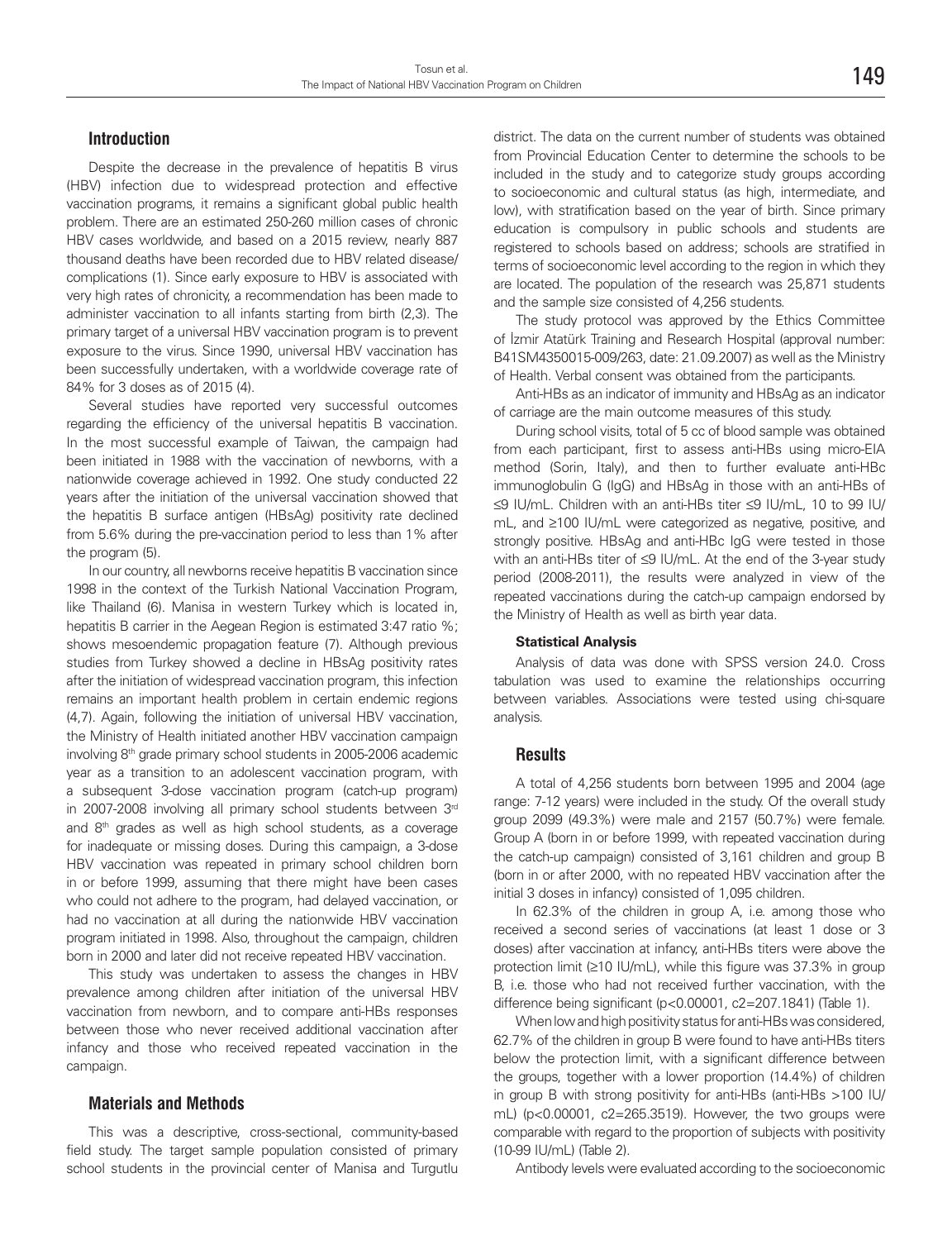| <b>Table 1.</b> Distribution of anti-HBs positivity titers according to age and vaccination history     |                 |                  |              |  |
|---------------------------------------------------------------------------------------------------------|-----------------|------------------|--------------|--|
| <b>HBV vaccination history</b>                                                                          | $\leq$ 9 mIU/mL | $\geq$ 10 mIU/mL | <b>Total</b> |  |
| <b>Group A</b>                                                                                          |                 |                  |              |  |
| Born in or before 1999 (receiving second series of vaccination in addition to<br>infancy $%$ )          | 1191 (37.7%)    | 1970 (62.3%)     | 3161         |  |
| <b>Group B</b>                                                                                          |                 |                  |              |  |
| Born in 2000 and later (vaccinated only during infancy %)                                               | 687 (62.7%)     | 408 (37.3%)      | 1095         |  |
| Total                                                                                                   | 1878 (44%)      | 2378 (56%)       | 4256         |  |
| P<0.00001, X <sup>2</sup> : 207.184, anti-HBs: anti-Hepatitis B surface antigen, HBV: Hepatitis B virus |                 |                  |              |  |

level of the students (Table 3). Accordingly, the proportion of nonimmunities increases as the socio-economic level deteriorates; according to the socio-economic level, these rates are at the same order high 39.5% (425), medium 40.0% (468), low 49.0% (985). Conversely, the proportion of those with an immunity higher than 100 IU/mlincreases as the socioeconomic level improves; in the same order, these rates were set as low 30.9% (622), medium 31.4% (367) and 37.2% (399) high.

Twenty-three children (0.5%) were found to have HBsAg positivity. The birth year and gender distribution of these cases with HBsAg positivity are shown in Table 4.

Among HBsAg positive children, 17 were born in or before 1998, when universal HBV vaccination was initiated, and only 6 were born after 1999. Again, of these 23 children, 21 had maternal HBsAg positivity, one had paternal HBsAg positivity, and one had sibling HBsAg positivity.

Four-hundred and fifty-six children with anti-HBs titers below the protection level could be reached, and when the anti-HBs testing was repeated 4 to 6 weeks after a single dose HBV vaccination, an anamnestic response was found in 440 (96.4%) of these, with all children having anti-HBs titer of greater than 100 IU/mL. All of the 16 children who failed to develop an anamnestic response after the first follow-up testing achieved an anti-HBs response following the second HBV vaccination.

#### **Discussion**

Several studies have established that in subjects who received 3-doses of HBV vaccination during infancy, the immune memory can be maintained for prolonged periods of time, even if anti-HBs loss occurs (9). In Pakistan, a universal HBV vaccination program was initiated in 2002, with a dosing schedule involving vaccinations at 6-10 and 14 weeks of life. Of the 200 children vaccinated using this scheme, 58% were found to have protective anti-HBs levels when the protective properties of the vaccination was assessed in 2014, and in half of the children between ages 8 and 10 years, anti-HBs levels were ≤10 IU/mL. When a single dose vaccination was administered, all children developed anamnestic response (10).

In a Taiwanese study between 2008 and 2012, blood samples were obtained from 887 adolescents born between 1993 and 1997 and vaccinated during infancy, and the proportion of subjects with adequate anti-HBs titer and HBsAg positivity were found to be 34.7% and 0.7%, respectively. A booster dose was given in a total of 501 children with anti-HBs titers below the protection limit, with 94% of these developing anamnestic response 6 months after vaccination (11).

In a multi-center phase 4 study from Germany, blood samples

were obtained from children aged between 12-13 years who were vaccinated during infancy using a hexavalent vaccine (HBV + DTPa + IPV + Hib). Among the overall population of 293 children, 60.5% had an anti-HBs titer ≥10 IU/mL, and 97.6% of those without adequate antibody levels developed anamnestic response following a single booster dose (12).

In another study where blood tests were performed among 293 adolescents 15 to 15 years after vaccination, 71.2% were found to have adequate anti-HBs levels, with a mean anti-HBs titer of 26.5 IU/mL (range: 21.4-32.8). One month after a booster dose, the mean anti-HBs titers increased above 100 IU/mL. Thus, the authors suggested that immunity was maintained 15 to 16 years after vaccination, and that a good response was achieved after the booster dosing (13).

In a recent study from Korea, laboratory results in 19.072 individuals were tested between 2000 and 2015. Study participants were divided into two groups. The first group consisted of those born before 2005 who received both the recombinant and plasmaderived vaccines, while the second group included subjects born after 2005 who received only the recombinant vaccine. Overall, 55.8% of the population had anti-HBs positivity, and the corresponding figures in the first and second groups were 53.0% and 78.1%, respectively. In children with loss of anti-HBs titers, anti-HBs was found to develop following a single booster dose. It was concluded that lifelong protection is important for HBV infections and therefore a booster dose may be needed during adolescence (14).

In our country, a significant reduction in cases with acute HBV infection was observed after initiation of the nationwide HBV vaccination program, particularly among pediatric and adolescent populations. In a study looking at the contributions of this vaccination program published in 2012, the reported cases of acute HBV infection between 1990 and 2012 were analyzed and a dramatic decline in acute HBV infections in all patients under 15 years of age was identified during the time period between 1997 and 2014 (8).

Similarly, we also observed statistically significantly higher anti-HBs titers among children who received repeated vaccination approximately 10 years after the 3-dose HBV vaccination during infancy, as compared to those who never received booster doses. Following a single booster dose among children with an anti-HBs tire of ≤10 IU/mL, 96.4% developed an anamnestic response. A booster dose administered upon decline and loss of antibody titers in previously vaccinated individuals was associated with a significant increase in antibody titers, while in those with high initial anti-HBs levels, this results in a more prolonged maintenance of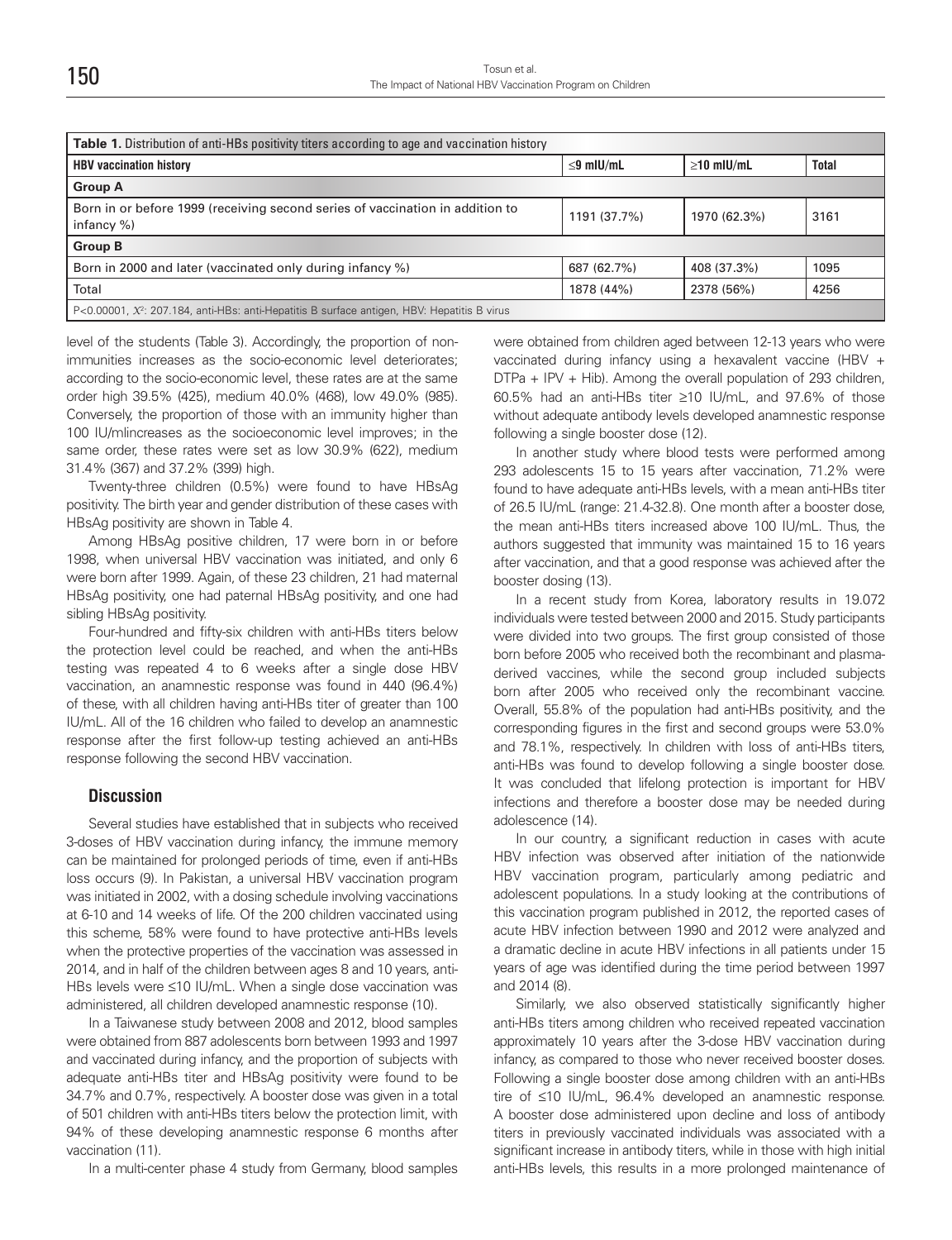| <b>Table 2.</b> Distribution of anti-HBs titers                                                   |                 |              |                   |       |  |
|---------------------------------------------------------------------------------------------------|-----------------|--------------|-------------------|-------|--|
| HBV vaccination history                                                                           | $\leq$ 9 mlU/mL | 10-99 mIU/mL | $\geq$ 100 mIU/mL | Total |  |
| Group A                                                                                           |                 |              |                   |       |  |
| Born in or before 1999 (receiving second series of vaccination<br>in addition to infancy $\%$ )   | 1191 (37.7%)    | 740 (23.4%)  | 1230 (38.9%)      | 3161  |  |
| Group B                                                                                           |                 |              |                   |       |  |
| Born in 2000 and later (vaccinated only during infancy %)                                         | 687 (62.7%)     | 250 (22.8%)  | 158 (14.4%)       | 1095  |  |
| Total                                                                                             | 1878 (44.1%)    | 990 (23.2%)  | 1388 (32.6%)      | 4256  |  |
| P<0.00001, $\chi^2$ : 265.352, anti-HBs: anti-Hepatitis B surface antigen, HBV: Hepatitis B virus |                 |              |                   |       |  |

| Table 3. Distribution of anti-HBs titrations by socio-economic status          |                 |                |                   |              |
|--------------------------------------------------------------------------------|-----------------|----------------|-------------------|--------------|
| Socioeconomic status                                                           | $\leq$ 9 mIU/mL | $10-99$ mIU/mL | $\geq$ 100 mIU/mL | Total        |
| High                                                                           | 425 (39.5%)     | 251 (23.3%)    | 399 (37.2%)       | 1075 (25.3%) |
| Medium                                                                         | 468 (40.0%)     | 334 (28.6%)    | 367 (31.4%)       | 1169 (27.5%) |
| Low                                                                            | 985 (49.0%)     | 405 (20.1%)    | 622 (30.9%)       | 2012 (47.2%) |
| Total                                                                          | 1878 (44.1%)    | 990 (23.3%)    | 1388 (32.6%)      | 4256 (100%)  |
| P<0.0001, $\mathcal{X}^2$ : 51.018, anti-HBs: anti-Hepatitis B surface antigen |                 |                |                   |              |

| <b>Table 4.</b> Age and gender distribution in children with HBsAg positivity ( $n=23$ ) |              |             |               |  |
|------------------------------------------------------------------------------------------|--------------|-------------|---------------|--|
| Year of birth                                                                            | Girl $($ %a) | Boy $(\%a)$ | Total $(\%b)$ |  |
| 1995                                                                                     | $2(15.4\%)$  | $1(10.0\%)$ | $3(13.0\%)$   |  |
| 1996                                                                                     | $4(30.8\%)$  |             | 4 (17.4%)     |  |
| 1997                                                                                     |              | $2(20.0\%)$ | 2(8.7%)       |  |
| 1998                                                                                     | $4(30.8\%)$  | $4(40.0\%)$ | $8(34.8\%)$   |  |
| 1999                                                                                     | 1(7.7%)      | $1(10.0\%)$ | 2(8.7%)       |  |
| 2000                                                                                     | $2(15.4\%)$  | $2(20.0\%)$ | 4 (17.4%)     |  |
| Total                                                                                    | 13 (43.5%)   | 10 (56.5%)  | 23 (100.0%)   |  |
| a: With in gender b: With in total HBsAg: Henatitis B surface antigen                    |              |             |               |  |

a: With in gender, b:With in total, HBsAg: Hepatitis B surface antigen

the titers (15,16). These observations suggest that immunologic memory is formed as a result of the vaccination during infancy, and that the protective effect may last many years.

In 23 (0.5%) of the 4,256 children included in the study, HBsAg positivity was found. Seventeen of these children were born prior to the nationwide vaccination program, while six were born after that. Of these 23 children 21 had maternal, one had paternal, and one another had sibling positivity for HBsAg. In South East Asian countries where HBsAg positivity rates are high, the primary factor for persistence of HBsAg positivity among children (although at low percentage) and unresponsiveness to vaccination was reported to be maternal HBsAg positivity, which, according to the authors, should be the primary focus (17,18).

Taiwan is an hyperendemic country for HBV infections where universal HBV vaccination was started in 1984, followed by 5 different sero-epidemiologic studies at 0, 5, 10, 15, and 20 years after the initiation of the program. These studies showed that the program was remarkably successful, with HBsAg, anti-HBc IgG, and anti-HBs positivity rates of 10.0%, 28.0%, and 24.5%, respectively at the time of study initiation in 1984, decreasing to 0.9%, 7.0%, and 55.9%, respectively in 2009. A more recent study conducted at 25 years after initiation of the program involved 3332 individuals under 30 years of age with inclusion of participants from each of the 5 different study cohorts described above, and showed further reduction in HBsAg positivity rates, with a vaccination failure rate of 86% in the presence of maternal HBsAg positivity (19).

These observations again underscore the importance of screening pregnant women for HBsAg and administration of appropriate immunization (vaccination  $+$  hepatitis B immune globulin) at the time of labor in carrier mothers.

The relationship between socio-economic status and immunity levels is thought to be related to the behaviors of students' families using preventive health services, including immunization. With the implementation of the universal HBV vaccination campaign, the increase in the coverage of immunization services provides herd immunity by eliminating the possible negative effects of socioeconomic differences.

#### **Study Limitations**

The limitations of the study: Participants are not aware of their previous hepatitis B participants are not aware of their previous hepatitis B vaccination status as they were assumed to have been vaccinated in the National Vaccination Program. Another weakness of the study is that it did not include students who were absent from school for any reason.